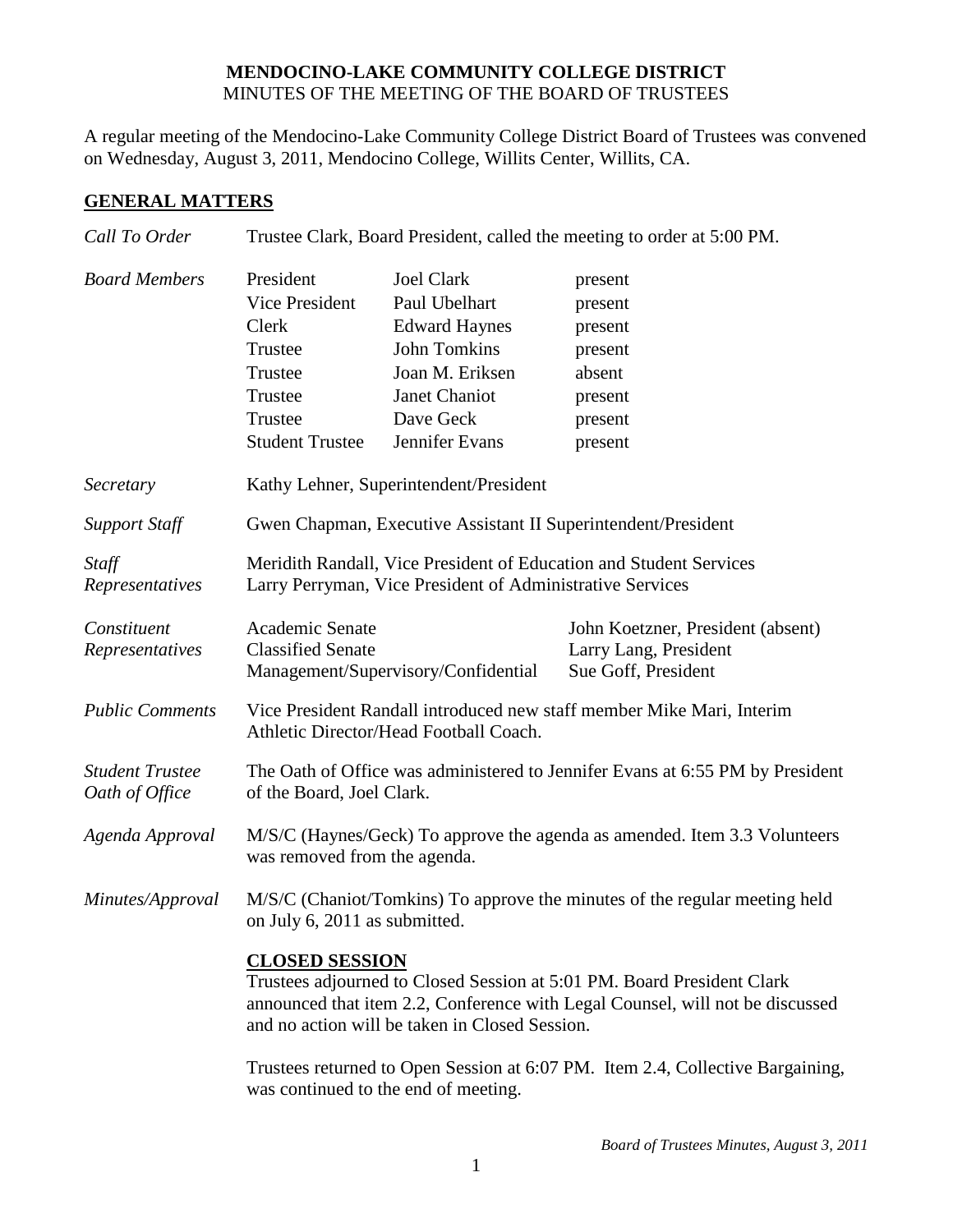|                                                       | <b>CONSENT AGENDA</b><br>M/S/C (Geck/Tomkins) To approve the Consent Agenda as submitted.                                                                                                                                                                                                                                                                                                                                                                                                                                                                                                                                                                                                                                                                                                                                                     |
|-------------------------------------------------------|-----------------------------------------------------------------------------------------------------------------------------------------------------------------------------------------------------------------------------------------------------------------------------------------------------------------------------------------------------------------------------------------------------------------------------------------------------------------------------------------------------------------------------------------------------------------------------------------------------------------------------------------------------------------------------------------------------------------------------------------------------------------------------------------------------------------------------------------------|
|                                                       | Items with an asterisk * were approved by one motion as the Consent Agenda.                                                                                                                                                                                                                                                                                                                                                                                                                                                                                                                                                                                                                                                                                                                                                                   |
|                                                       | <b>Roll Call Vote:</b><br>Trustees Tomkins, Geck, Chaniot, Haynes, Ubelhart and Clark voted "yes."                                                                                                                                                                                                                                                                                                                                                                                                                                                                                                                                                                                                                                                                                                                                            |
| $Employment -$<br>Short-Term<br><b>Employees</b>      | <b>Personnel</b><br>*RESOLVED, That the Mendocino-Lake Community College District Board of<br>Trustees does hereby ratify the Short-Term Employees as submitted/presented at<br>the meeting.                                                                                                                                                                                                                                                                                                                                                                                                                                                                                                                                                                                                                                                  |
| $Employment -$<br>Part-Time Faculty                   | *RESOLVED, That the Mendocino-Lake Community College District Board of<br>Trustees does hereby employ the Part-Time Faculty for 2011 as<br>submitted/presented at the meeting.                                                                                                                                                                                                                                                                                                                                                                                                                                                                                                                                                                                                                                                                |
| $Resignation -$<br>Faculty                            | *RESOLVED, That the Mendocino-Lake Community College District Board of<br>Trustees does hereby ratify the resignation of Tom Gang effective July 17, 2011.                                                                                                                                                                                                                                                                                                                                                                                                                                                                                                                                                                                                                                                                                    |
| $Employment -$<br><b>Interim Athletic</b><br>Director | *RESOLVED, That the Mendocino-Lake Community College District Board of<br>Trustees does hereby ratify the employment of Michael Mari as Interim Athletic<br>Director, 7/18/11 through 6/30/12.                                                                                                                                                                                                                                                                                                                                                                                                                                                                                                                                                                                                                                                |
| Layoff- Classified                                    | *RESOLVED, That the Mendocino-Lake Community College District Board of<br>Trustees does hereby adopt Resolution 08-11-01 that as of the 30 <sup>th</sup> day of<br>September, 2011, the categorically-funded positions of High School<br>Equivalency (HEP) Outreach Specialist, 40 hours/week and High School<br>Equivalency Program (HEP) Assistant, 20 hours/week be eliminated. Be it<br>further resolved, that the Superintendent/President of the Mendocino-Lake<br>Community College District is hereby authorized and directed to give notice of<br>termination of employment to the two employees of the District pursuant to the<br>District rules and regulations and applicable provisions of the Education Code of<br>the State of California not later than 45 days prior to the effective date of layoff<br>as set forth above. |
| Non-Renewal of<br>Contract                            | *RESOLVED, That the Mendocino-Lake Community College District Board of<br>Trustees does hereby not renew an annual administrator contract for Laura<br>Mora-Bravo, Program Manager High School Equivalency Program (HEP) as of<br>$9/30/11$ .                                                                                                                                                                                                                                                                                                                                                                                                                                                                                                                                                                                                 |
| Fiscal Report as of<br>June 30, 2011                  | <b>Other Items</b><br>*RESOLVED, That the Mendocino-Lake Community College District Board of<br>Trustees does hereby accept the fiscal report as submitted.                                                                                                                                                                                                                                                                                                                                                                                                                                                                                                                                                                                                                                                                                   |
| 2011-12<br>Appropriation<br>Limit                     | *RESOLVED, That the Mendocino-Lake Community College District Board of<br>Trustees does hereby adopt Resolution 08-11-02 establishing the Mendocino-<br>Lake Community College District's Appropriation Limit for fiscal year 2011-12<br>at \$29,195,134.                                                                                                                                                                                                                                                                                                                                                                                                                                                                                                                                                                                     |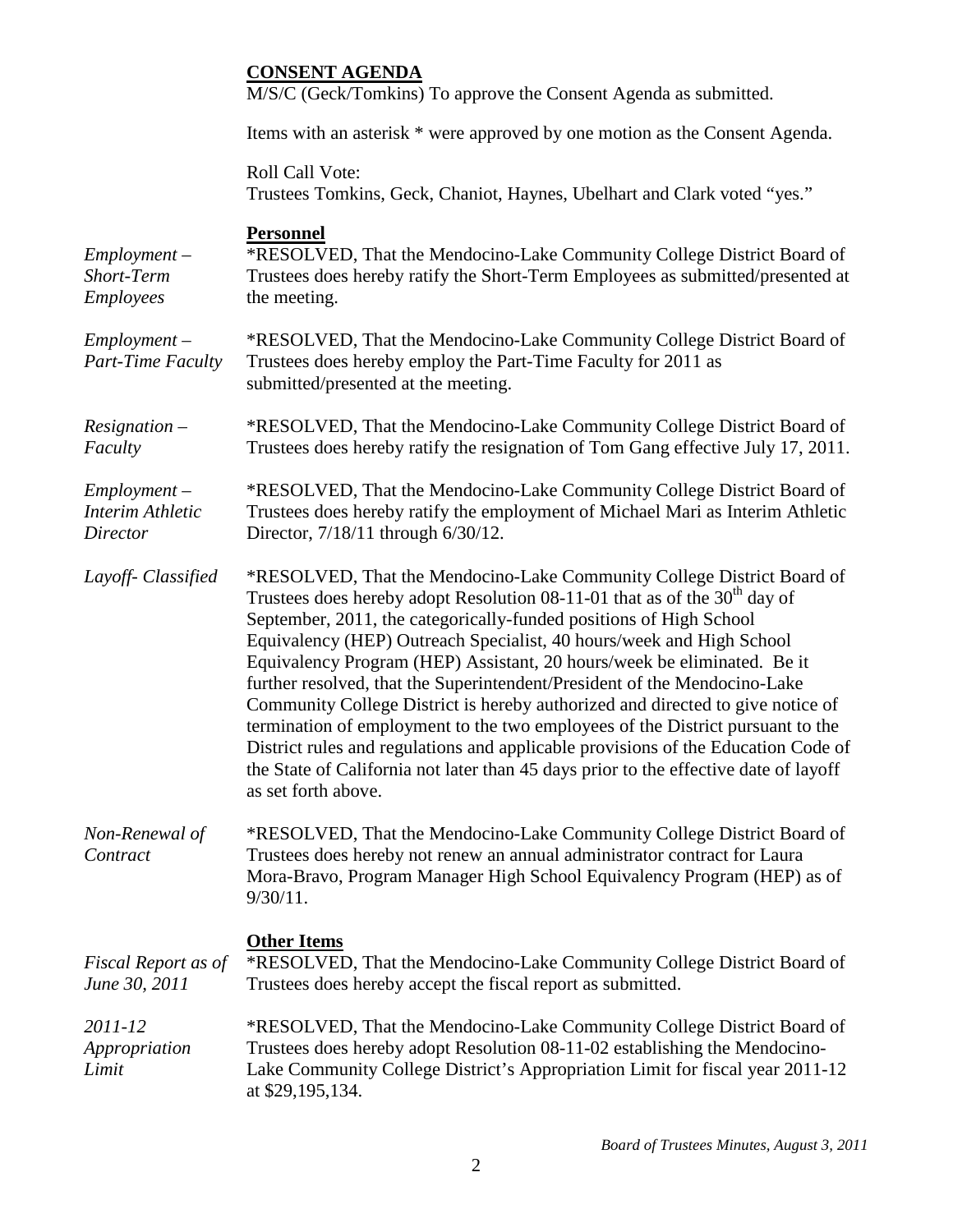## **ACTION ITEMS**

| Library/Learning<br>Center - Change<br>Order No. 9        | M/S/C (Tomkins/Haynes) RESOLVED, That the Mendocino-Lake Community<br>College District Board of Trustees does hereby ratify Change Order No. 9 for<br>the Library/Learning Center project to Midstate Construction in the amount of<br>\$545.                                                                                                                                                                                                                                                                                                                                                                                                                                                                                                                   |
|-----------------------------------------------------------|-----------------------------------------------------------------------------------------------------------------------------------------------------------------------------------------------------------------------------------------------------------------------------------------------------------------------------------------------------------------------------------------------------------------------------------------------------------------------------------------------------------------------------------------------------------------------------------------------------------------------------------------------------------------------------------------------------------------------------------------------------------------|
| President's Report                                        | <b>INFORMATIONAL REPORTS</b><br>A written report was submitted by Superintendent/President Lehner. The<br>following was offered in addition:<br>Superintendent/President Lehner reminded the Board that it is a new fiscal<br>year and it is time to make contributions to the Directors/Trustees fund. The<br>Board has previously agreed to 100% participation in donating to this fund.                                                                                                                                                                                                                                                                                                                                                                      |
| <b>Education</b> and<br><b>Student Services</b><br>Report | A written report was submitted by Meridith Randall, Vice President of<br><b>Education and Student Services.</b>                                                                                                                                                                                                                                                                                                                                                                                                                                                                                                                                                                                                                                                 |
| Administrative<br><b>Services Report</b>                  | A written report was submitted by Larry Perryman, Vice President of<br>Administrative Services. The following was offered in addition:<br>Vice President Perryman shared revised projected budget scenarios and<br>discussed the Small District Exemption. He advised the Board that because<br>of the Exemption, the proposed adopted budget will be different than the<br>tentative budget presented last June.<br>The Board was invited to attend a "hard hat" walk through of the<br>$\bullet$<br>Library/Learning Center at 4:00 PM on September 14, just prior to the<br>regular Board Meeting.<br>Vice President Perryman reported to the Board on the bond sale which will<br>close on August 16. The remaining amount of bonds, \$37.5M, will be sold. |
| Measure W<br><b>Bond Report</b>                           | The Measure W Quarterly Bond Report was submitted by Larry Perryman, Vice<br>President of Administrative Services. The following was offered in addition:<br>Vice President Perryman reviewed the quarterly report and responded to<br>questions from Trustees.                                                                                                                                                                                                                                                                                                                                                                                                                                                                                                 |
| Mendocino<br>College<br>Foundation, Inc.                  | A written report was submitted by Katie Wojcieszak, Executive Director of the<br>Mendocino College Foundation. The following was offered in addition:<br>The Foundation welcomes new Director Lynda Myers, former faculty<br>member. In addition, the Foundation looks forward to working with another<br>new Director, Linda Chapman, who has a background in alumni work.                                                                                                                                                                                                                                                                                                                                                                                     |
| Constituents<br>Report                                    | There were no written or oral reports from constituents.                                                                                                                                                                                                                                                                                                                                                                                                                                                                                                                                                                                                                                                                                                        |
| WebAdvisor<br>Presentation                                | <b>TIME CERTAIN ITEM - 6:15 PM</b><br>Anastasia Simpson-Logg, Admissions and Records Technician, gave a<br>presentation on WebAdvisor. Director of Admission and Records, Kristie<br>Anderson, was also available to respond to questions from the Board.                                                                                                                                                                                                                                                                                                                                                                                                                                                                                                       |
|                                                           | WebAdvisor has features to allow students to register for classes, pay online,<br>check wait lists, get textbook information, check grades/GPA and order                                                                                                                                                                                                                                                                                                                                                                                                                                                                                                                                                                                                        |